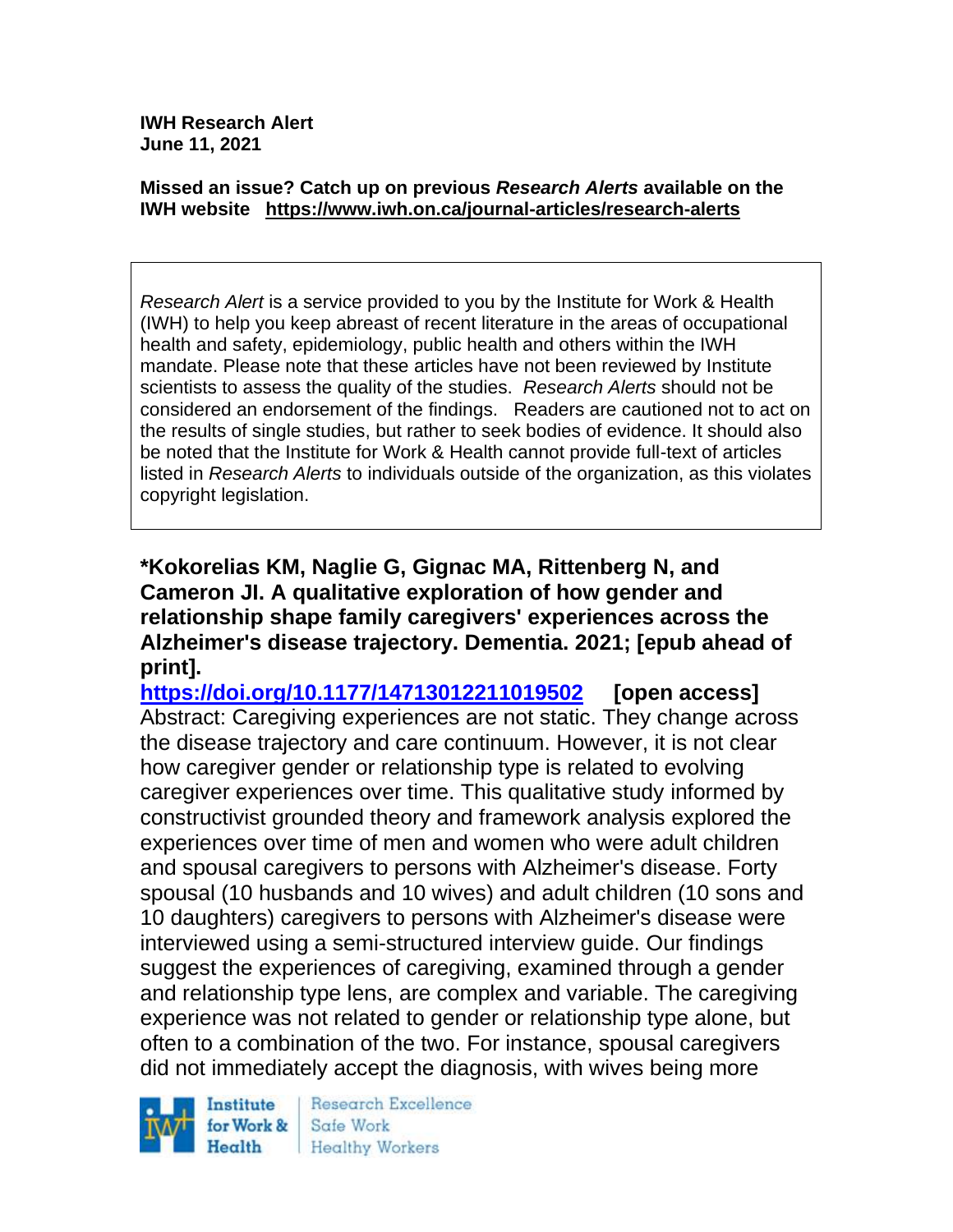optimistic than husbands about a slow progression of the disease. Adult children caregivers were concerned about the ways the caregiving role would impact their personal and career obligations and sought ways to mitigate the changes to their daily lives. Sons and husband caregivers largely utilized home and community health services to assist with personal care tasks, whereas daughters and wives utilized the same services to allow them to complete other caregiving tasks (e.g., housekeeping). Recognition of the complex inter-relationships among gender and relationship type on caregiving experiences supports the need for family-centered interventions. This article also extends sex and gender research as it highlights that an in-depth understanding of the caregiving experience cannot be understood by gender alone and relationship type must also be considered

**\*Tompa E, Mofidi A, Jetha A, Lahey P, and Buettgen A. Development and implementation of a framework for estimating the economic benefits of an accessible and inclusive society. Equality, Diversity and Inclusion. 2021; [epub ahead of print]. <https://doi.org/10.1108/EDI-07-2020-0186>[open access]** Abstract: Purpose: To develop a framework for estimating the economic benefits of an accessible and inclusive society and implement it for the Canadian context. The framework measures the gap between the current situation in terms of accessibility and inclusiveness, and a counterfactual scenario of a fully accessible and inclusive society. Design/methodology/approach: The method consists of three steps. First, the conceptual framework was developed based on a literature review and expert knowledge. Second, the magnitudes for each domain of the framework was estimated for the reference year 2017 using data from various sources. Third, several sensitivity analyses were run using different assumptions and scenarios. Findings: It was estimated that moving to a fully accessible and inclusive society would create a value of \$337.7bn (with a range of \$252.8–\$422.7bn) for Canadian society in the reference year of 2017. This is a sizeable proportion of gross domestic product (17.6%, with a range of 13.1–22.0%) and is likely a conservative estimate of the potential benefits. Originality/value: Understanding the magnitude of the economic benefits of an accessible and inclusive society can be extremely useful for

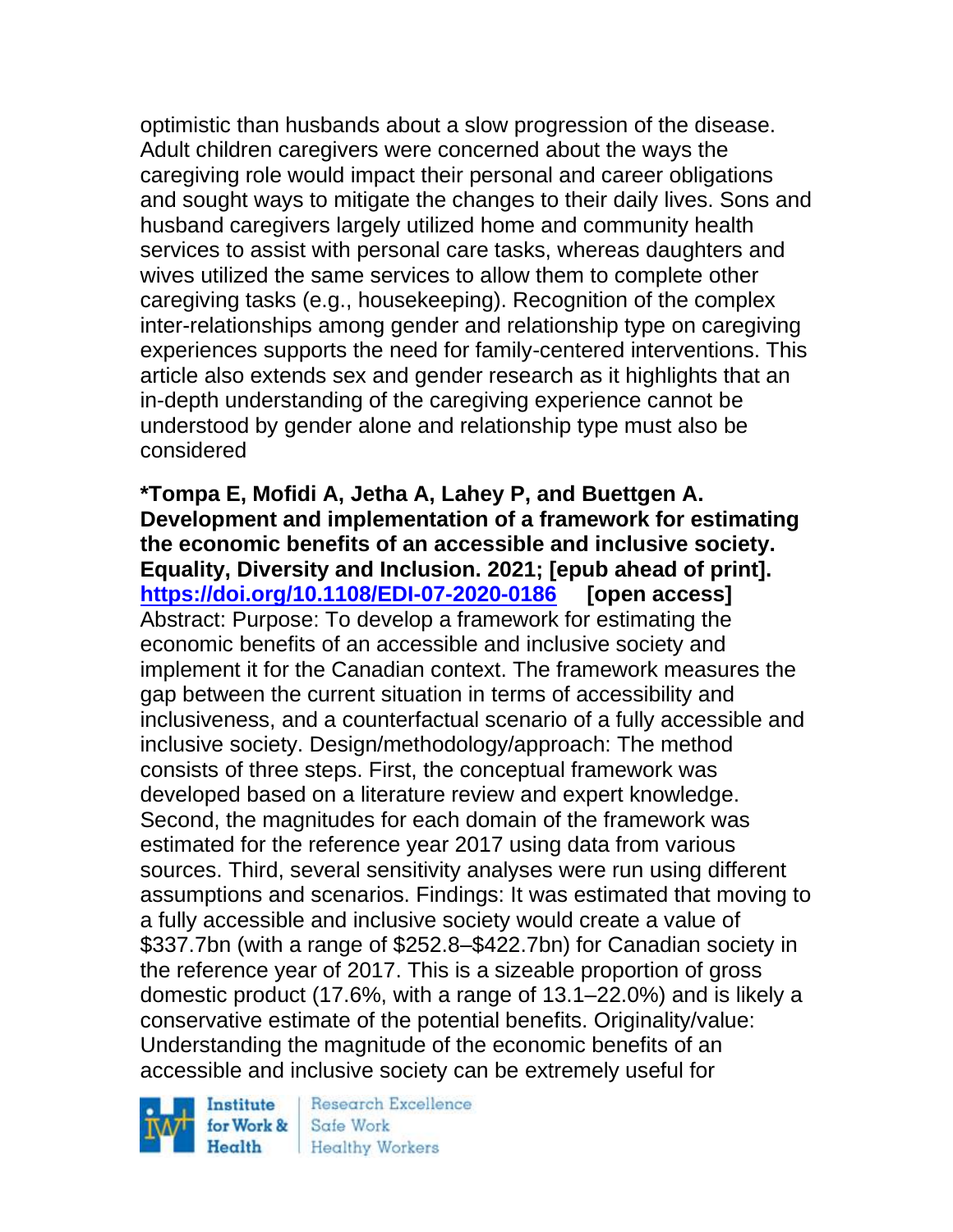governments, disability advocates and industry leaders as it provides invaluable information on the benefits of efforts, such as legislation, policies, programs and practices, to improve accessibility and inclusion of persons with disabilities. Furthermore, the total economic benefits and the benefits per person with a disability can serve as inputs in economic evaluations and impact assessments.

**\*Van Eerd D, Cullen K, Irvin E, Le Pouésard M, and Gignac M. Support for depression in the workplace: perspectives of employees, managers, and OHS personnel. Occupational Health Science. 2021; [epub ahead of print].**

**<https://doi.org/10.1007/s41542-021-00090-9>**

#### **Aldasoro JC and Cantonnet ML. The management of the new and emerging musculoskeletal and psychosocial risks by EU-28 enterprises. Journal of Safety Research. 2021; 77:277-287. <https://doi.org/10.1016/j.jsr.2021.03.011>**

Abstract: INTRODUCTION: Although the strategic framework of the European Union in the field of Health and Safety at Work 2014-2020 considers as one of its main challenges to improve the prevention of diseases related to NERs (New and Emerging Risks) (European Commission, 2014) there are still not many studies in the literature related to them. METHOD: An exploratory study was carried out in order to get a picture of the NERs management in the UE-28 countries. The sample was extracted from the ESENER-2 datasets. ESENER-1 was carried out in 2009 and ESENER- 2 in 2014. This survey explores managers' and workers representatives' opinions on health and safety management. It surveyed over 49,000 enterprises in 36 countries. Results: The results obtained confirm that there are significant differences between the EU-28 countries in terms of the identification and the management of NERs. Conclusions NERs are becoming an increasingly studied phenomenon due to the changes that are taking place in the labour market: the percentage of temporary workers is increasing, the demands to the workers due to the globalization of the market are more complex and all this with an aging working force. Practical Applications: It would be necessary to rethink the management of OHS, so that managers are aware that the combination of musculoskeletal and psychosocial risks should

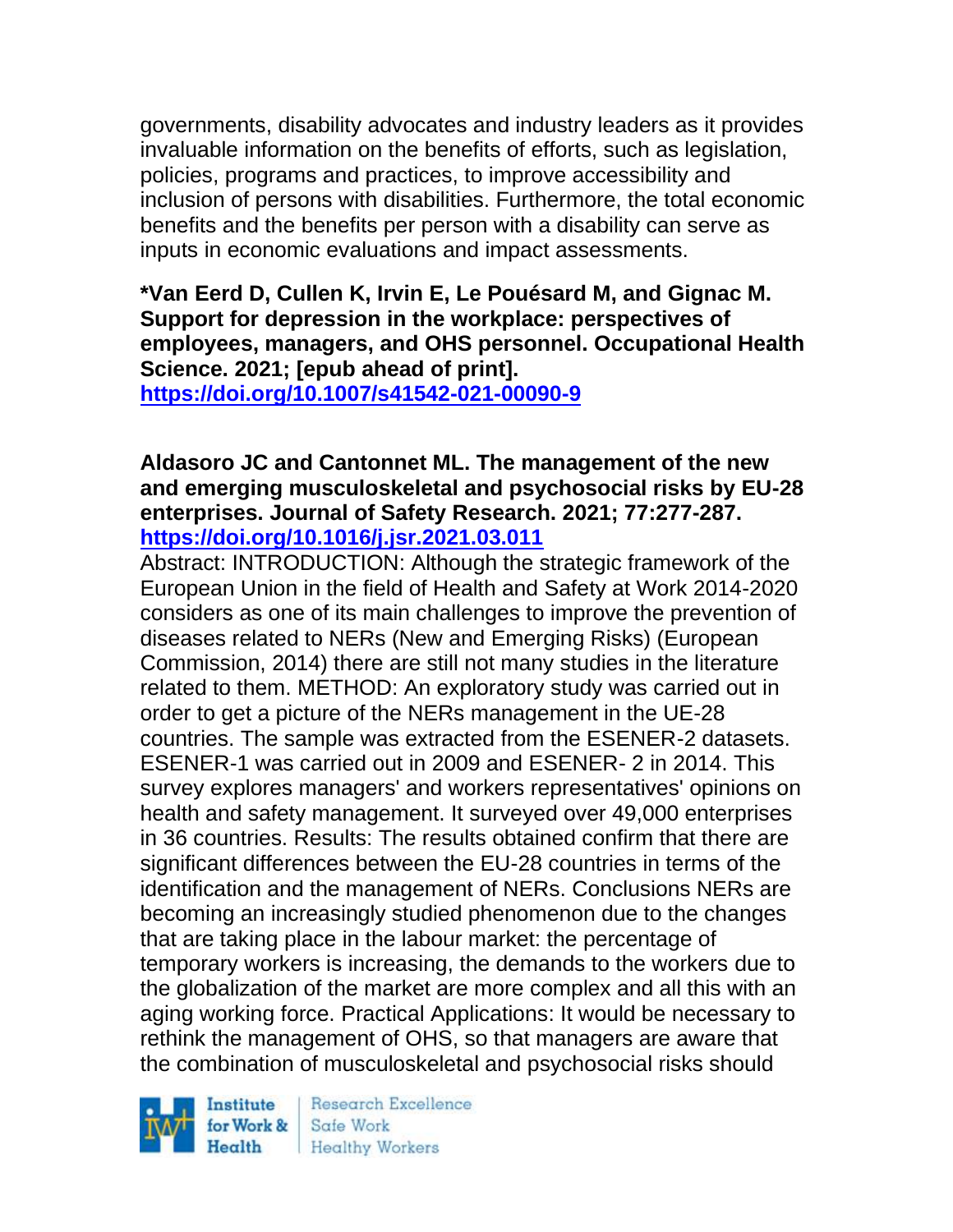have a global approach in order to reduce accident and disability rates.

**Arikan F and Sozen SK. A hierarchical solution approach for occupational health and safety inspectors' task assignment problem. Safety and Health at Work. 2021; 12(2):154-166. <https://doi.org/10.1016/j.shaw.2021.01.004>[open access]** Abstract: Background Occupational health and safety (OHS) is a significant interest of all governments to prevent workplace hazards. Although appropriate legislation and regulations are essentials for the protection of workers, they are solely not enough. Application of them in practice should be secured by an efficient inspection system. Fundamental components of an inspection system are inspectors and their audit tasks. Maintaining the fair balanced task assignment among inspectors strictly enhances the efficiency of the overall system. Methods This study proposes a two-phased goal programming approach for OHS inspectors' task assignments and presents a case study. Results The solution approach gives the balanced assignment of inspectors to the workplaces in different cities of the country in the planning period. The obtained schedule takes into account the distances covered by the work places and the number of the workplaces' employees to be audited and pays attention to the human factors by considering the preferences of the inspectors. The comparisons between the obtained optimal schedule and the implemented one that is produced manually show that the approach not only maintains the technical requirements of the problem, but also provides social and physical balance to the task assignment. Conclusion Both the approach and the application study are expected to offer fruitful inspirations in the area of safety management and policy and they provide a good guide for social policy and organizational aspects in the field of OHS inspectors' task assignment

**Bernardes JM, Ruiz-Frutos C, Moro ARP, and Dias A. A low-cost and efficient participatory ergonomic intervention to reduce the burden of work-related musculoskeletal disorders in an industrially developing country: an experience report. International Journal of Occupational Safety & Ergonomics. 2021; 27(2):452-459.** 

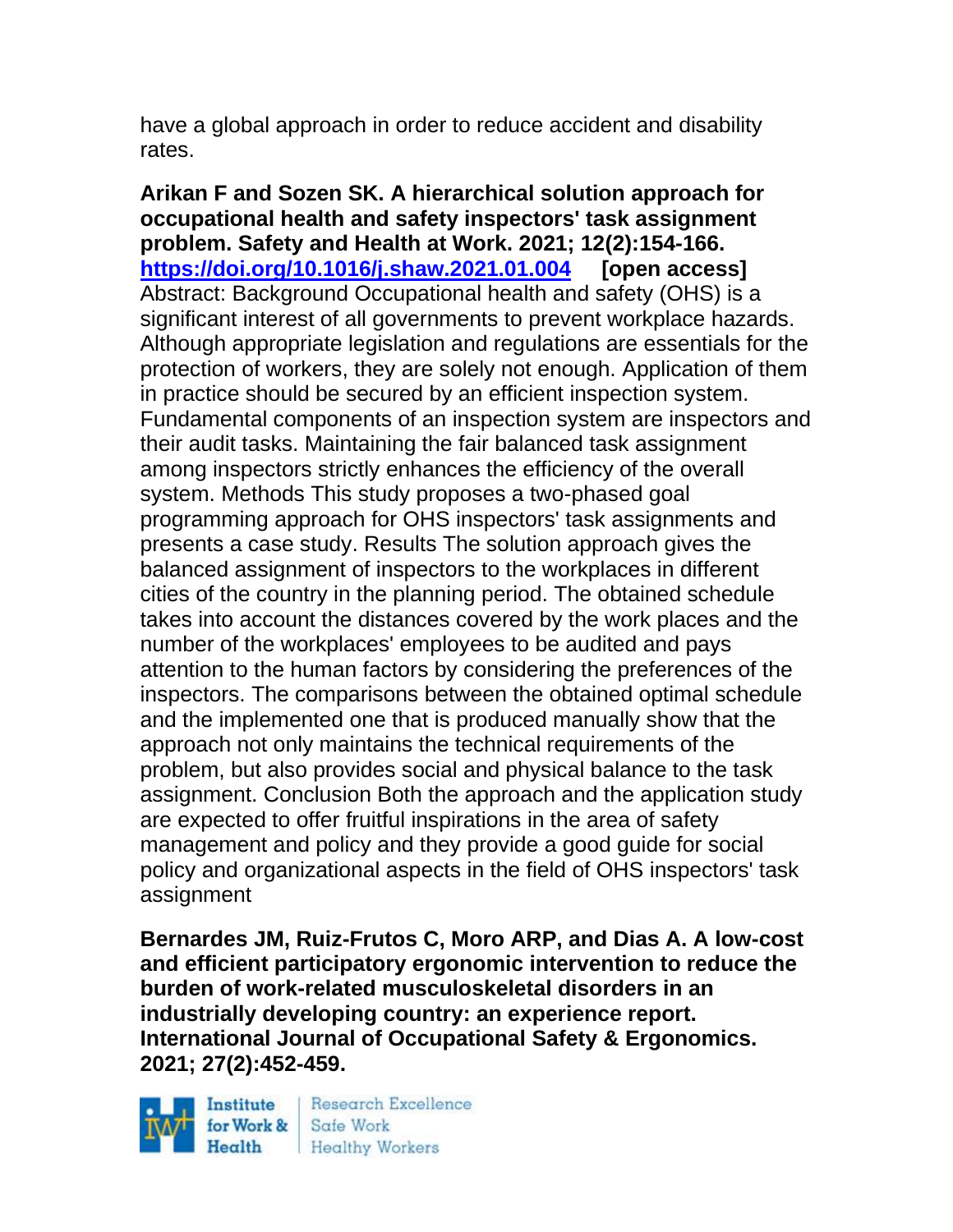## **<https://doi.org/10.1080/10803548.2019.1577045>**

Abstract: Work-related musculoskeletal disorders (WMSDs) are the first cause of occupational illness in Brazil and the number of cases in the industrial sector has increased progressively in the last 6 years. In order to prevent WMSDs, workplace ergonomics interventions are frequently implemented worldwide. This article describes the implementation strategy of a participatory ergonomic intervention conducted in the quality control department of a medium-sized Brazilian garment company. The intervention was carried out based on the nine steps presented by Vink, Imada and Zinck, and workers' exposure to risk factors was investigated using the rapid upper limb assessment method. A low-tech and low-cost solution that successfully reduced workers' exposure to WMSD risk factors was proposed, prototyped, tested and, finally, introduced. Participatory ergonomic interventions can be a feasible and effective approach to reduce the exposure to work-related risk factors for WMSDs in industrially developing countries

#### **Bicego A, Monseur J, Rousseaux F, Faymonville ME, Malaise N, Salamun I, et al. Drop-out from chronic pain treatment programmes: is randomization justified in biopsychosocial approaches? Journal of Rehabilitation Medicine. 2021; 53(4):jrm00185.**

**<https://doi.org/10.2340/16501977-2824>[open access]** Abstract: OBJECTIVE: To identify profiles of patients who are at risk of dropping out from biopsychosocial approaches to chronic pain management. PATIENTS: A total of 575 patients were included in the study. Of these, 203 were randomized into 4 treatment groups: selfhypnosis/self-care; music/self-care; self-care; and psychoeducation/cognitive behavioural therapy. The remaining 372 patients were not randomized, as they presented with the demand to learn self-hypnosis/self-care, and therefore were termed a "selfhypnosis/self-care demanders" group. METHODS: Sociodemographics and behavioural data were included in the analyses. Univariates analyses, comparing early drop-outs (never attended treatment), late drop-outs (6/9 sessions' treatment) and continuers were conducted in order to select variables to include in a multivariate logistic regression. RESULTS: Univariate analyses yielded 8 variables, out of 18 potential predictors for drop-out, which were

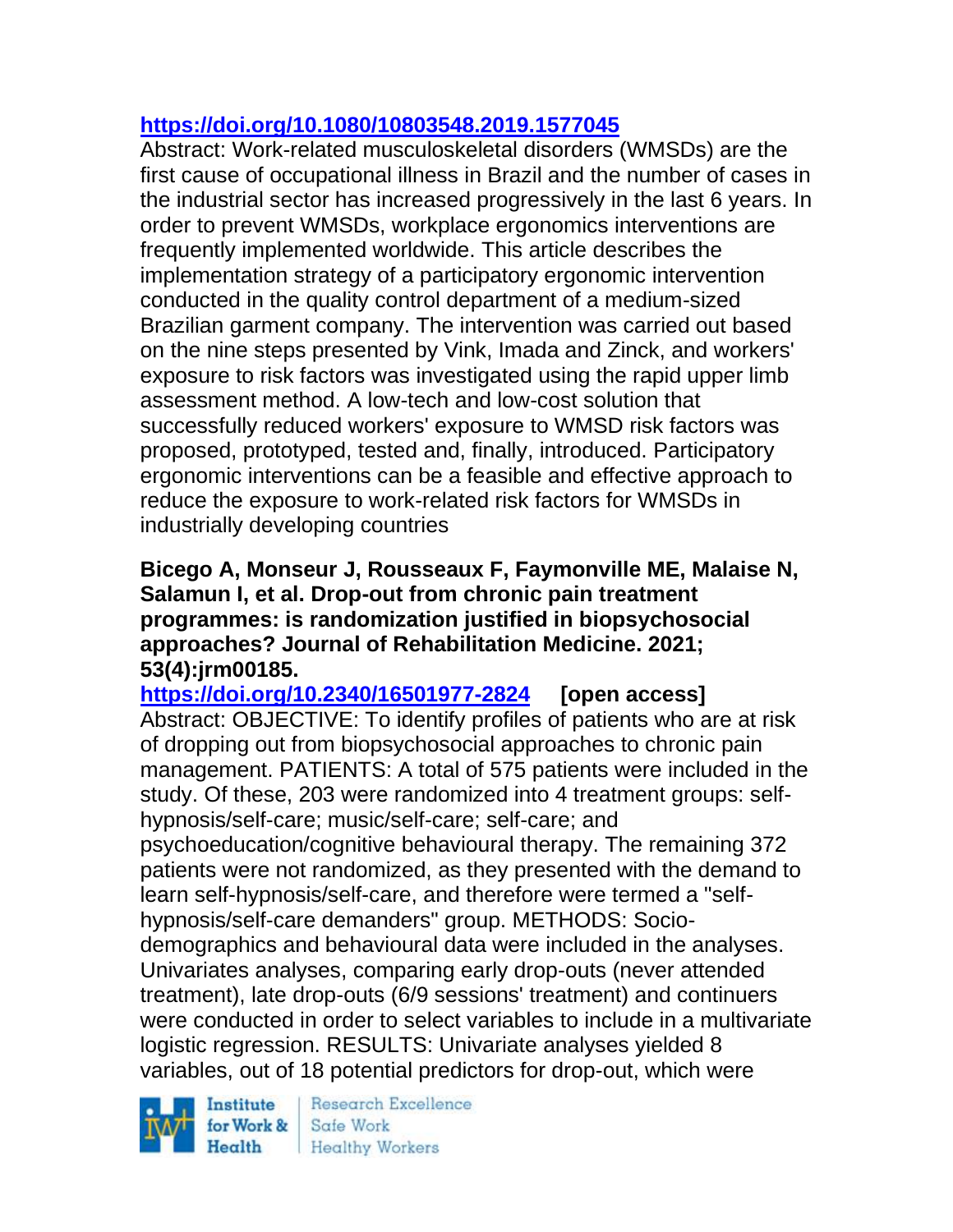eligible for inclusion in the multivariate logistic regression. The model showed that having an intermediate or high educational level protects against dropping out early or late in the pain management process. Having to wait for more than 4 months before starting the treatment increases the risk of never starting it. Being randomized increases the risk of never starting the treatment. CONCLUSION: In a context in which randomization is considered a "gold standard" in evidencebased practice, these results indicate that this very principle could be deleterious to pain management in patients with chronic pain

#### **Flannery J, Ajayi SO, and Oyegoke AS. Alcohol and substance misuse in the construction industry. International Journal of Occupational Safety & Ergonomics. 2021; 27(2):472-487. <https://doi.org/10.1080/10803548.2019.1601376>**

Abstract: This study investigates factors contributing to the menace of alcohol and substance misuse (ASM) in the construction industry, and its mitigation. A sequential exploratory mixed-method design, involving interview and questionnaire, was used for collecting data that were subsequently analysed by thematic analysis, factor analysis and Kruskal-Wallis test. Findings suggest that the problem of ASM is largely caused and exacerbated by mental strain, site working conditions, male dominance and ineffective human resource management. Screening and educational approaches were confirmed as carrot and stick methods for mitigating the menace in the construction industry. The finding implies that by making construction companies more accountable for the well-being of their workers, a change could be brought in the industry. These changes could be incentivized by initiatives like PREVENT to mitigate the crisis currently endemic in construction. The study suggests some practical measures for tackling the menace of ASM that is bedevilling the industry

## **Friel CP, Duran AT, Abdalla M, Unkart JT, Bellettiere J, Sims M, et al. Occupational standing and change in the Ankle-Brachial Index: the Jackson Heart Study. Occupational and Environmental Medicine. 2021; 78:445-447.**

**<https://doi.org/10.1136/oemed-2020-106905>**

Abstract: Background: A growing interest in reducing occupational sitting has resulted in public health efforts to encourage intermittent

Institute for Work & Safe Work

Research Excellence Health Healthy Workers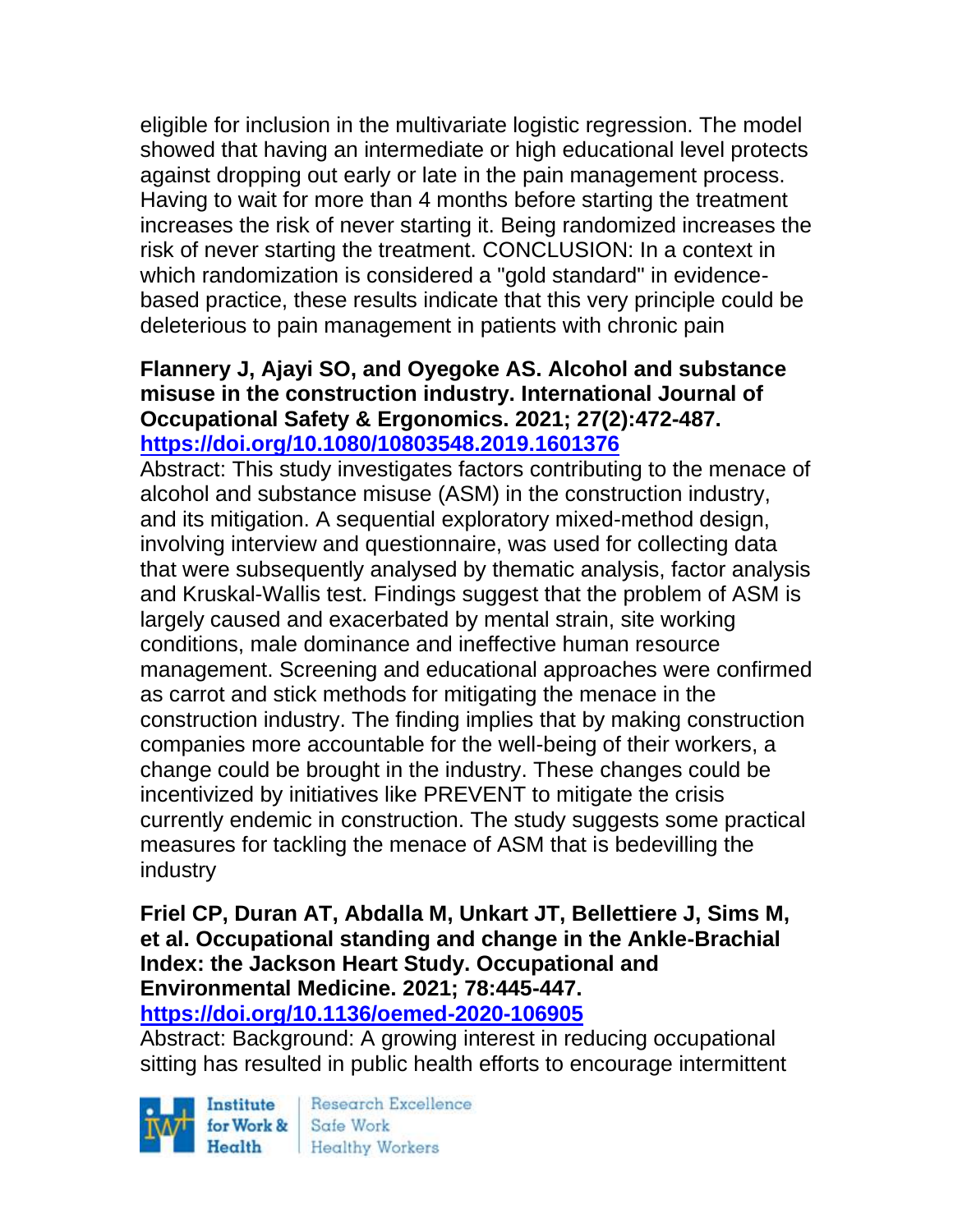standing in workplaces. However, concerns have been raised that standing for prolonged periods may expose individuals to new health hazards, including lower limb atherosclerosis. These concerns have yet to be corroborated or refuted. The purpose of this study was to investigate the association between occupational standing and adverse changes in the Ankle-Brachial Index (ABI). Methods: We studied 2121 participants from the Jackson Heart Study, a single-site community-based study of African-Americans residing in Jackson, MS. Occupational standing ('never/seldom', 'sometimes', 'often/always') was self-reported at baseline (2000-2004). ABI was measured at baseline and again at follow-up (2009-2013). Results: Over a median follow-up of 8 years, 247 participants (11.6%) exhibited a significant decline in ABI (eg, ABI decline >0.15). In multivariable-adjusted models, higher occupational standing was not significantly associated with ABI decline (occupational standing sometimes vs never/seldom: OR 1.05; 95% CI 0.67, 1.66; occupational standing often/always vs never/seldom: OR 1.22; 95% CI 0.77, 1.94). Similarly, higher occupational standing was not associated with low ABI at follow-up reflective of peripheral artery disease (ABI <0.90) or high ABI at follow-up reflective of incompressible vessels (ABI >1.40). Conclusions: In this communitybased study of African-Americans, we found no evidence that occupational standing is deleteriously associated with adverse changes in ABI over a median follow-up of 8.0 years. These findings do not provide evidence implicating occupational standing as a risk factor for lower limb atherosclerosis.

### **Hashemi F, Eghbali SR, Mallory-Hill S, and Hamedi M. A method for prioritizing the modification of ergonomic and physical aspects of the workplace to enhance overall worker satisfaction in control centre buildings. International Journal of Occupational Safety & Ergonomics. 2021; 27(2):323-335.**

## **<https://doi.org/10.1080/10803548.2021.1872334>**

Abstract: This article aims to develop a method for prioritizing indoor environmental quality parameters in the workplace (i.e., temperature, lighting, acoustics, air quality, layout, furnishing, cleanliness and maintenance) to enhance occupants' workspace satisfaction. Data were collected using a web-based survey of 12 Iranian control centre buildings (CCBs) of combined cycle power plants. The results

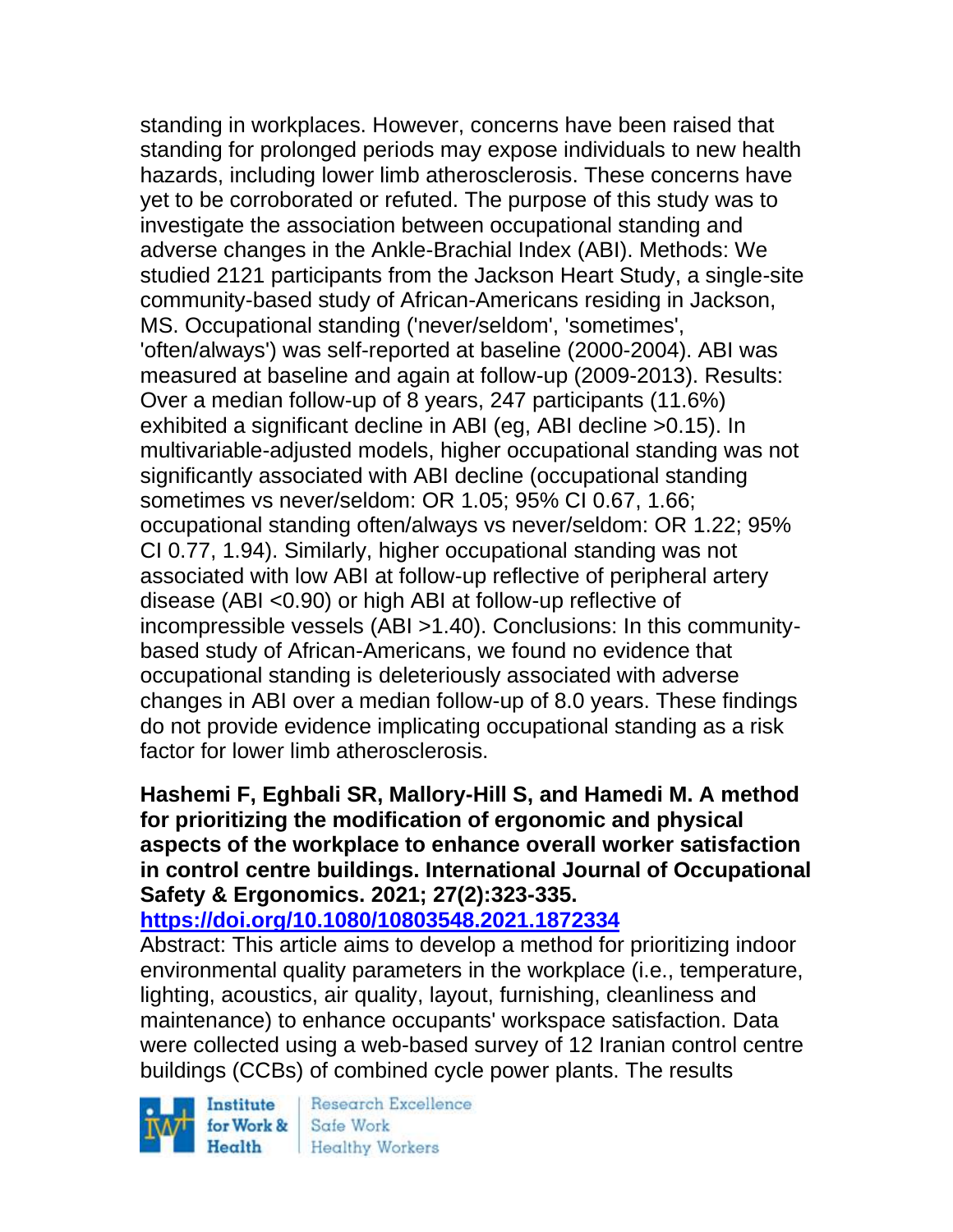showed that fewer than half of occupants are satisfied with their workplace. Corrective measures would cost the owners an exorbitant amount of money if they were to try to address all of the parameters. Therefore, a statistical analysis framework was applied to determine each parameter's importance in relation to overall workspace satisfaction. Based on detailed analysis, two levels of importance have been defined for ergonomic modification of each CCB. The statistical approach developed in this study can be applied to all kinds of buildings to determine where ergonomic modification is most likely to produce higher workspace satisfaction

#### **MacLean CL and Dror IE. The effect of contextual information on professional judgment: reliability and biasability of expert workplace safety inspectors. Journal of Safety Research. 2021; 77:13-22.**

## **<https://doi.org/10.1016/j.jsr.2021.01.002>**

Abstract: Introduction: A critical aspect of occupational safety is workplace inspections by experts, in which hazards are identified. Scientific research demonstrates that expectation generated by context (i.e., prior knowledge and experience) can bias the judgments of professionals and that individuals are largely unaware when their judgments are affected by bias. Method: The current research tested the reliability and biasability of expert safety inspectors' judgments. We used a two-study design (Study 1,  $N = 83$ ; Study 2,  $N = 70$ ) to explore the potential of contextual, task-irrelevant, information to bias professionals' judgments. We examined three main issues: (1) the effect that biasing background information (safe and unsafe company history) had on professional regulatory safety inspectors' judgments of a worksite; (2) the reliability of those judgments amongst safety inspectors and (3) inspectors' awareness of bias in their judgments and confidence in their performance. Results: Our findings establish that: (i) inspectors' judgments were biased by historical contextual information, (ii) they were not only biased, but the impact was implicit: they reported being unaware that it affected their judgments, and (iii) independent of our manipulations, inspectors were inconsistent with one another and the variations were not a product of experience. Conclusion: Our results are a replication of findings from a host of other professional domains, where honest, hardworking professionals underappreciate the biasing effect of context on their decision

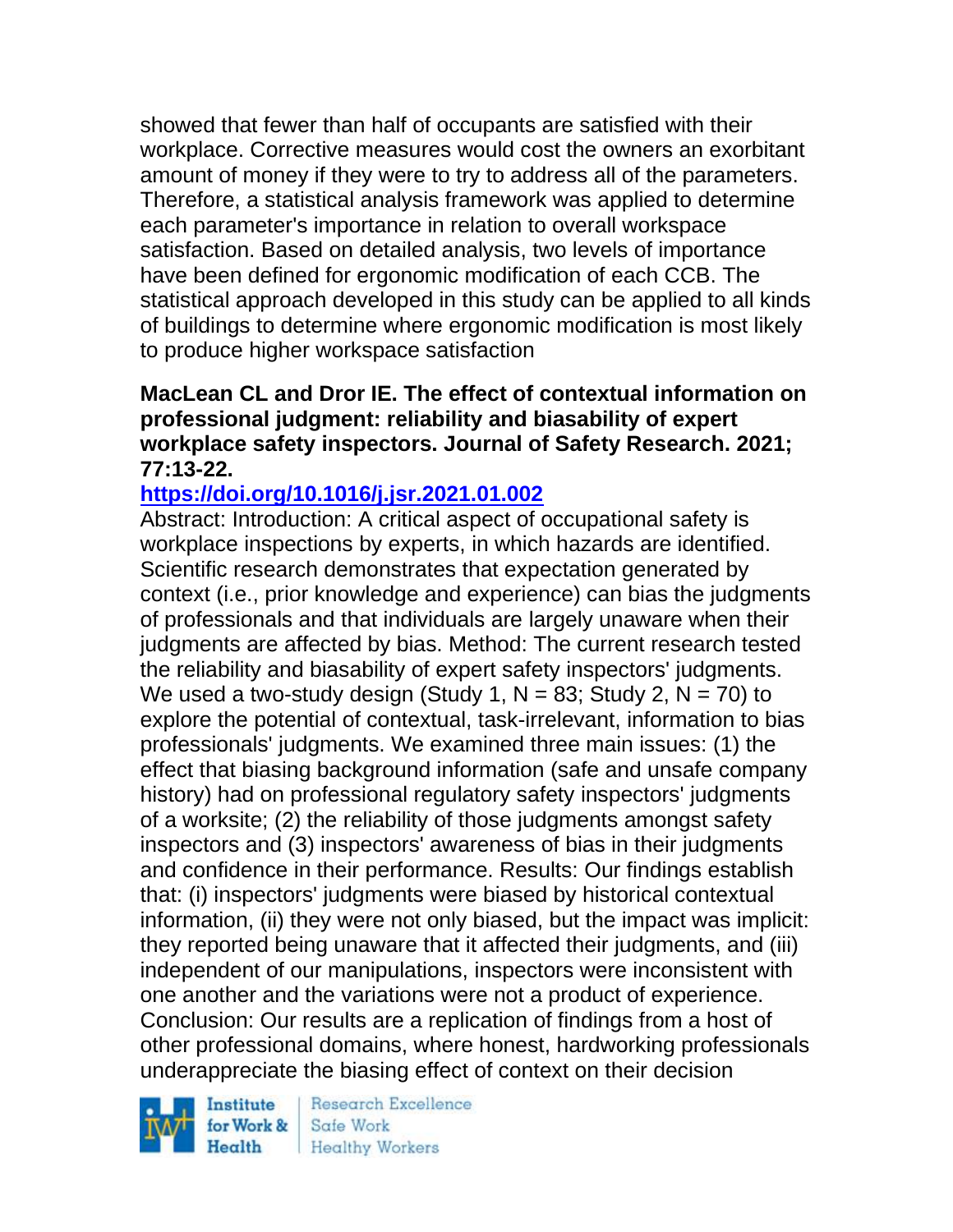making. The current paper situates these findings within the relevant research on safety inspection, cognitive bias and decision making, as well as provides suggestions for bias mitigation in workplace safety inspection. Practical Application: Our results have implications for occupational health and safety given that inspection is an integral aspect of an effective safety system. In addition to our findings, this study contributes to the literature by providing recommendations regarding how to mitigate the effect of bias in inspection

**MacMillan F, Kolt GS, Le A, and George ES. Systematic review of randomised control trial health promotion intervention studies in the fire services: study characteristics, intervention design and impacts on health. Occupational and Environmental Medicine. 2021; 78:454-463.** 

## **<https://doi.org/10.1136/oemed-2020-106613>**

Abstract: The objective of this study was to systematically review health promotion interventions in the fire services. Four databases were searched for articles reporting on health promotion interventions for firefighters evaluated in randomised controlled trials (RCT) and measuring efficacy on health or lifestyle behaviour outcomes. Data were extracted to create a narrative synthesis regarding study design, intervention characteristics and impact on outcomes. Risk of bias was assessed using a 13-item tool. Of 448 papers identified, after removal of duplicates, 209 were excluded based on title/abstract screening. A further 60 papers were excluded, mostly due to studies not being RCTs, not including a lifestyle behaviour intervention, or not focusing on health or lifestyle behaviour outcomes. Ten studies (reported in 11 papers) were eligible for inclusion. Six studies compared an intervention to usual practice, one compared a full intervention to a minimal intervention, one compared two exercise programmes and two compared two interventions to usual practice. Four studies evaluated structured physical activity interventions. Five studies evaluated physical activity and diet-focused behaviour change programmes, and one study included a mindfulness programme. When assessing risk of bias, three studies had low risk ratings for >8/13 items, leaving seven studies with high-risk ratings for 5/13 items. Eight of the 10 studies reported improvements in at least 1 outcome from baseline to final follow-up in the intervention group over a comparison group. The majority of lifestyle behaviour interventions

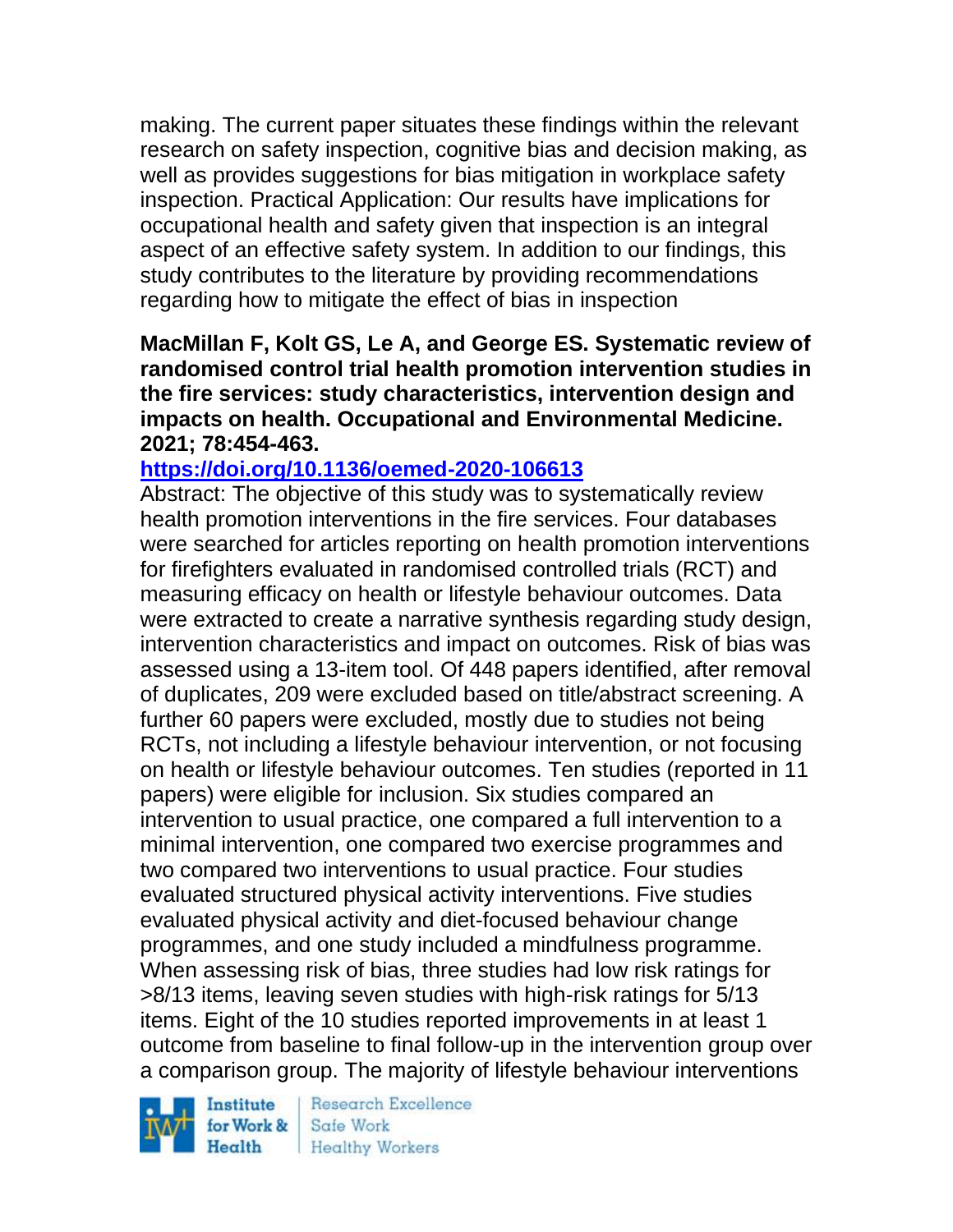targeted physical activity and/or diet. Findings from included studies suggest that programmes for firefighters initiated in the workplace can improve some health outcomes

#### **Papakostopoulos V and Nathanael D. The complex interrelationship of work-related factors underlying risky driving behavior of food delivery riders in Athens, Greece. Safety and Health at Work. 2021; 12(2):147-153.**

**<https://doi.org/10.1016/j.shaw.2020.10.006>[open access]** Abstract: Background In this study, the association of work and demographic characteristics with different traffic offenses committed by food delivery riders in Greece was examined. Previous research has identified various factors related to risky driving however, there is a need for exploring the complex interrelationship of work-related factors underlying risky driving behavior. Materials and Methods A 2 items questionnaire was used exploring delivery riders demographic characteristics, terms of employment, issues of concern during work and type of traffic offenses committed. In total, questionnaires were analyzed using logistic regression in order to identify characteristics independently associated with serious traffic offenses, namely, redlight running and helmet non-use. Results The analysis showed that: (i) typical health and safety measures had no effect on serious traffic offenses, (ii) young age was related to both offenses however (iii) different sets of work conditions were associated with reports of redlight running (i.e. low work experience, use of personal vehicle for work, and payment by hour) and helmet non-use respectively (i.e. intense work pace, high tip income per day and low concern about vehicle condition). Conclusion The above findings provide evidence that serious traffic offenses are manifestations of underlying conflict experienced by the riders between safety and various performance criteria. Each one of the two offenses is related to different rider profiles aiming to satisfy different goals, namely, those mainly trying to maximize profit non-helmet users and those, mostly inexperienced ones, trying to cope with work pressure red light runners. Potential regulatory measures to alleviate risky practices are discussed

## **Petitta L, Probst TM, Ghezzi V, and Barbaranelli C. Emotional contagion as a trigger for moral disengagement: their effects on**

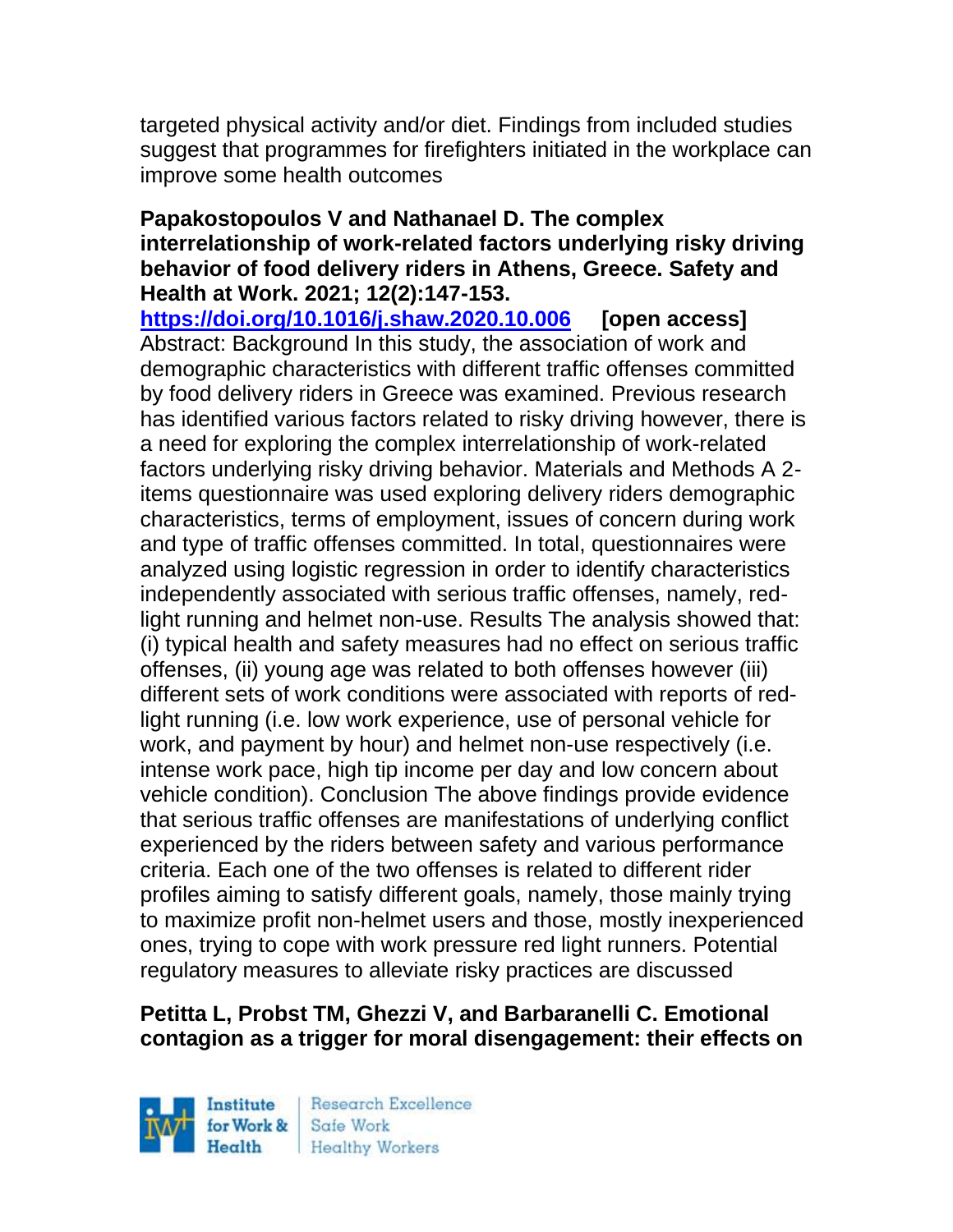**workplace injuries. Safety Science. 2021; 140:105317. <https://doi.org/10.1016/j.ssci.2021.105317>**

**Shepherd-Banigan M, Pogoda TK, McKenna K, Sperber N, and Van Houtven CH. Experiences of VA vocational and education training and assistance services: facilitators and barriers reported by veterans with disabilities. Psychiatric Rehabilitation Journal. 2021; 44(2):148-156.** 

**<https://doi.org/10.1037/prj0000437>**

Abstract: OBJECTIVE: To understand the experiences of veterans with disabilities and caregiving needs who use Department of Veterans Affairs (VA) vocational and education services, including Supported Employment, the Post-9/11 GI Bill, and Vocational Rehabilitation and Employment. METHOD: We conducted 26 joint semistructured interviews with post-9/11 veterans who had used at least one of three vocational and education services, and their family members who were enrolled in a VA Caregiver Support Program. RESULTS: VA vocational and education services helped veterans with disabilities transition from the military into civilian life by providing skills and incremental exposure to engaging in everyday life tasks. Veteran motivation, caregiver support, and engaged staff at VA and academic institutions were key drivers of veteran success. Veterans who experienced challenges cited the following barriers: health problems, concerns about benefits loss if they became employed, and VA and academic programs that did not accommodate the needs of nontraditional veteran learners. CONCLUSIONS AND IMPLICATIONS FOR PRACTICE: There is a need to bolster VA vocational and educational services for veterans with disabilities in several domains, including modifying the roles of frontline staff and increasing communication between vocational counselors and health care teams to better accommodate the veteran's health-related limitations. Providing a vocational rehabilitation navigator to help veterans identify opportunities within VA and work/educational settings that are a good match for the veteran's goals and abilities could also be beneficial across vocational and educational services. (PsycInfo Database Record (c) 2021 APA, all rights reserved)

## **Svidron LM. Entrepreneurship as an employment option for people with disabilities: adding information to your job**

Institute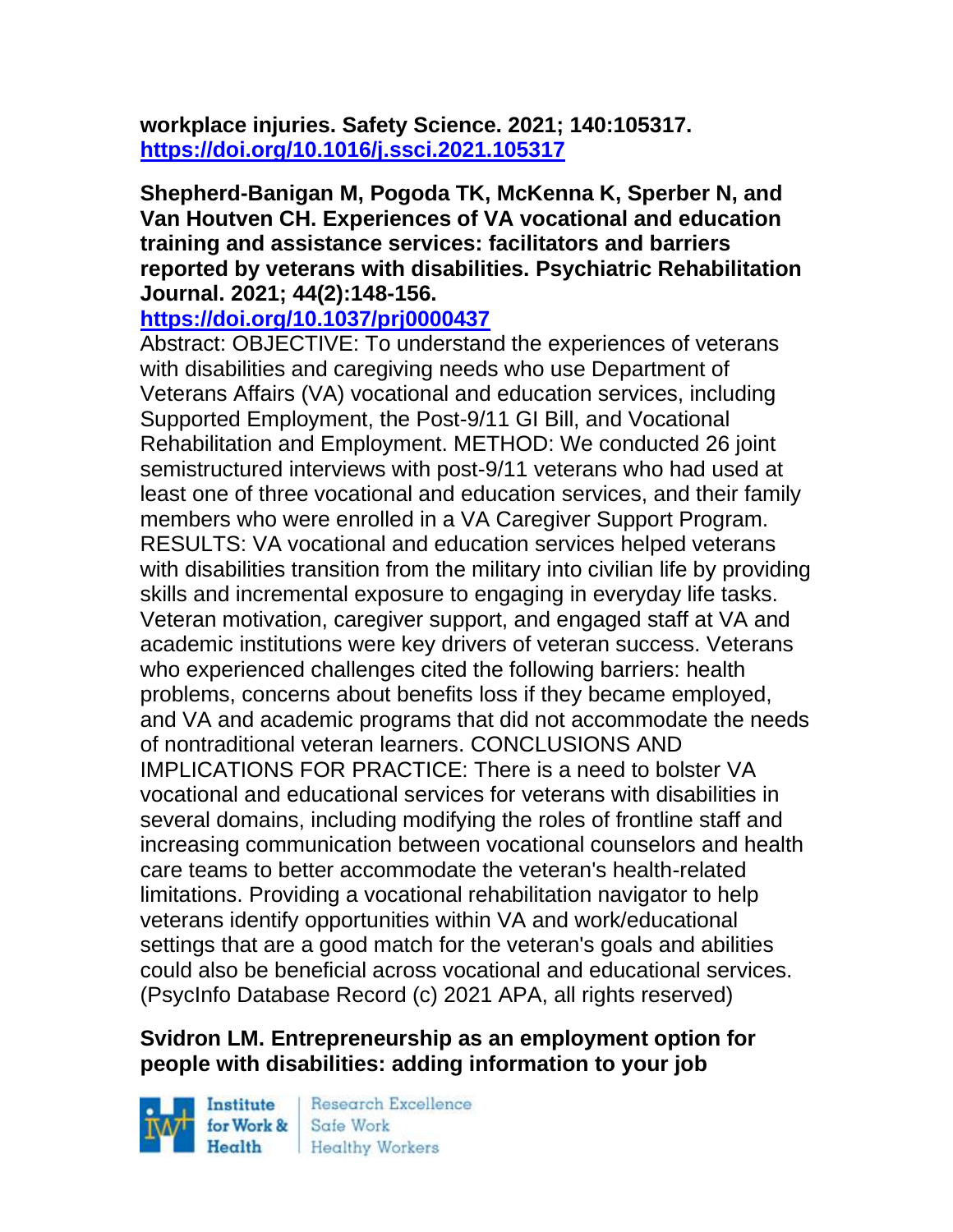# **development toolkit. Journal of Vocational Rehabilitation. 2021; 54(3):285-288.**

**<https://doi.org/10.3233/JVR-211138>**

#### **Yang L, Branscum A, Bovbjerg V, Cude C, Weston C, and Kincl L. Assessing disabling and non-disabling injuries and illnesses using accepted workers compensation claims data to prioritize industries of high risk for Oregon young workers. Journal of Safety Research. 2021; 77:241-254.**

**<https://doi.org/10.1016/j.jsr.2021.03.007>[open access]** Abstract: Introduction: Young workers are especially vulnerable to occupational injuries and illnesses. There is a continued need to investigate injury burden among young workers across demographics and industry to inform targeted interventions. Workers compensation (WC) claims are important for quantifying work-related injuries and illnesses, however published studies have focused on disabling claims. This study extended previous research on Oregon young workers by including the most recent WC claims data to identify patterns of injury and high risk industries. Methods: We obtained all accepted disabling claims ( $N = 13,360$ ) and a significant portion of non-disabling claims ( $N = 24,660$ ) on workers aged 24 years and under from 2013 to 2018. Claim count, rate and cost were calculated by year, age, gender, industry, and injury type. A prevention index (PI) method was used to rank industries in order to inform prevention efforts. Results: Average annual disabling and non-disabling claim rates were 111.6 and 401.3 per 10,000 young workers. Workers aged 19-21 (disabling: 119.0 per 10,000 and non-disabling: 429.3) and 22- 24 years (115.7 and 396.4) and male workers (145.3 and 509.0) had higher claim rates than workers aged 14-18 (80.6 and 297.0) and female workers (79.8 and 282.9). The most frequent injury types were "struck by/against" (35.6%) and "work-related musculoskeletal disorders (WMSDs)" (19.5%). High risk industries included agriculture, construction, and manufacturing for both genders combined. For female young workers, the highest risk industry was healthcare. Conclusions: This study demonstrated the added value of non-disabling WC claims data. Using both disabling and nondisabling data and PI method, agriculture, construction, manufacturing and healthcare industries were identified as priority workplaces to prevent common and costly injuries among Oregon

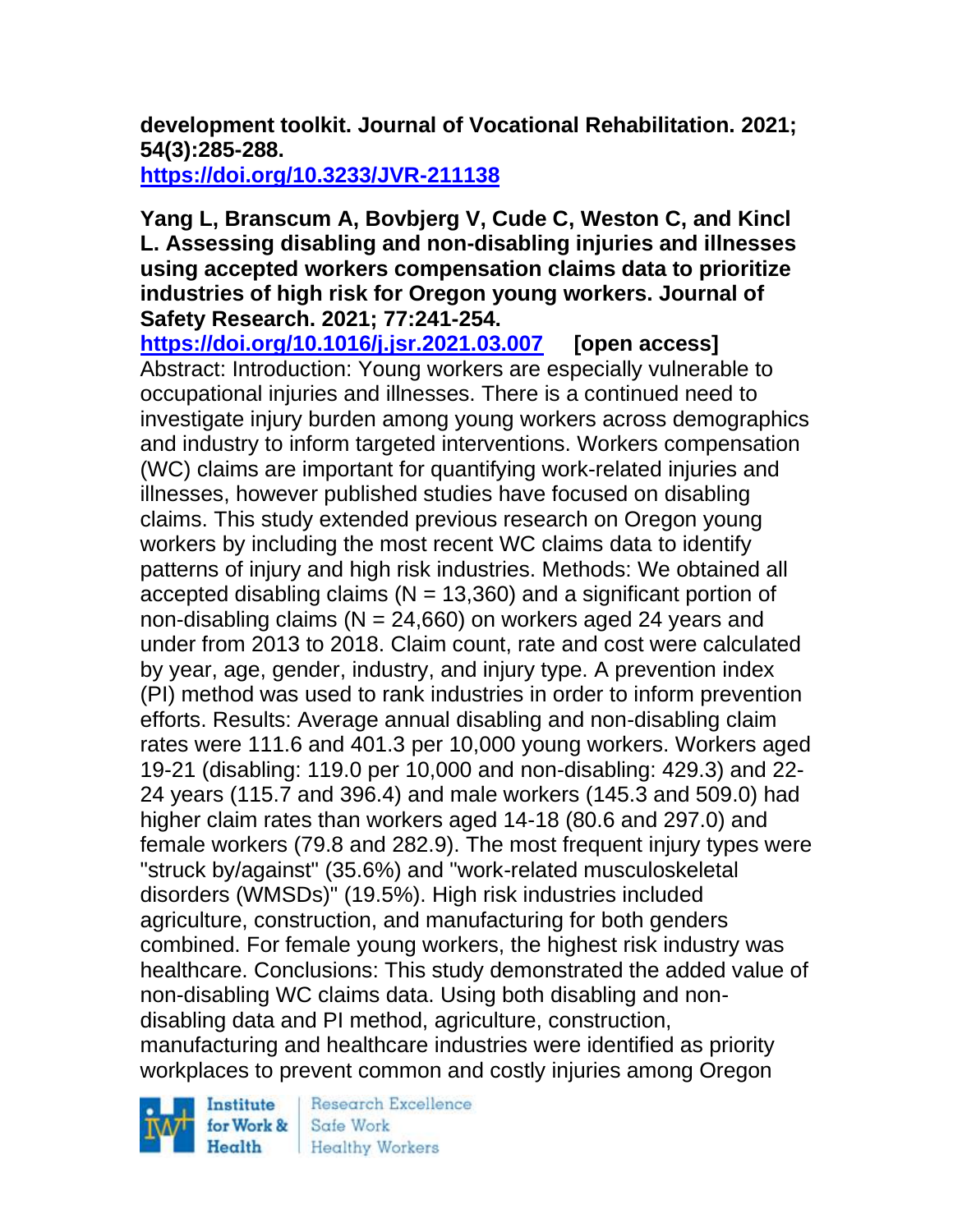young workers. Practical Applications: While the industries identified are considered hazardous for all workers, findings in this study can guide targeted research and prevention efforts specific to young workers.

#### **Yoon S, McClean ST, Chawla N, Kim JK, Koopman J, Rosen CC, et al. Working through an "infodemic": the impact of COVID-19 news consumption on employee uncertainty and work behaviors. Journal of Applied Psychology. 2021; 106(4):501-517. <https://doi.org/10.1037/apl0000913>**

Abstract: Uncertainty is a defining feature of the COVID-19 pandemic. However, because uncertainty is an aversive state, uncertainty reduction theory (URT) holds that employees try to manage it by obtaining information. To date, most evidence for the effectiveness of obtaining information to reduce uncertainty stems from research conducted in relatively stable contexts wherein employees can acquire consistent information. Yet, research on crises and news consumption provides reasons to believe that the potential for information to mitigate uncertainty as specified by URT may break down during crises such as the COVID-19 pandemic. Integrating URT with research on crises and news consumption, we predict that consuming news information during crises-which tends to be distressing, constantly evolving, and inconsistent-will be positively related to uncertainty. This in turn may have negative implications for employee goal progress and creativity; two work outcomes that take on substantial significance in times of uncertainty and the pandemic. We further predict that death anxiety will moderate this relationship, such that the link between employees' news consumption and uncertainty is stronger for those with lower levels of death anxiety, compared to those with higher levels. We test our theorizing via an experience-sampling study with 180 full-time employees, with results providing support for our conceptual model. Our study reveals important theoretical and practical implications regarding information consumption during crises such as the COVID-19 pandemic. (PsycInfo Database Record (c) 2021 APA, all rights reserved)

## **Zeng X, DeBono NL, Harris AM, Arrandale VH, and Demers PA. Neurodegenerative diseases among miners in Ontario, Canada, using a linked cohort. Occupational and Environmental**

Institute